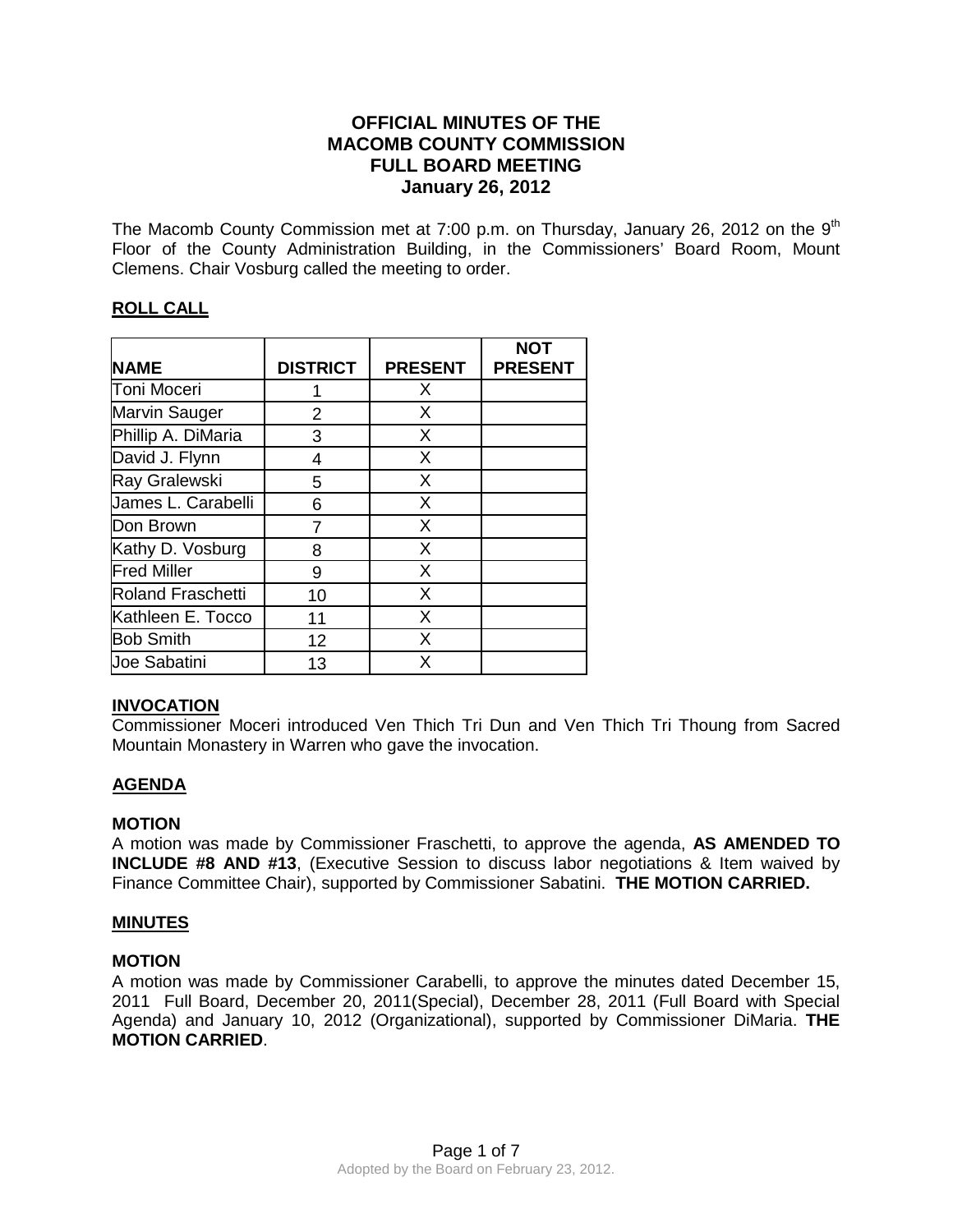OFFICIAL MINUTES MACOMB COUNTY COMMISSION FULL BOARD MEETING MINUTES – January 26, 2012

## **PUBLIC PARTICIPATION**

Karen Spranger, 7520 Hudson, Warren Joseph Hunt, 8306 Stanley Drive, Warren Don Lobsinger, 29600 Taylor Street, St. Clair Shores Thomas Benya, 26201 Warner Avenue, Warren Sharon Schmidt, 20238 Catalano Street, Clinton Township

### **EXECUTIVE SESSION TO DISCUSS LABOR NEGOTIATIONS**

#### **MOTION**

A motion was made by Commissioner DiMaria, to enter into executive session to discuss labor negotiations, supported by Commissioner Sabatini.

A roll call vote was taken.

| <b>NAME</b>              | <b>DISTRICT</b> | <b>YES</b> | <b>NO</b> |
|--------------------------|-----------------|------------|-----------|
| <b>Toni Moceri</b>       |                 | X          |           |
| Marvin Sauger            | $\overline{2}$  | X          |           |
| Phillip A. DiMaria       | 3               | X          |           |
| David J. Flynn           | 4               | X          |           |
| Ray Gralewski            | 5               | X          |           |
| James L. Carabelli       | 6               | X          |           |
| Don Brown                | 7               | X          |           |
| Kathy D. Vosburg         | 8               | X          |           |
| <b>Fred Miller</b>       | 9               | X          |           |
| <b>Roland Fraschetti</b> | 10              | X          |           |
| Kathleen E. Tocco        | 11              | X          |           |
| <b>Bob Smith</b>         | 12              | X          |           |
| Joe Sabatini             | 13              | X          |           |
| <b>TOTALS:</b>           |                 | 13         |           |

#### **THE MOTION CARRIED.**

The Board entered executive session at 7:32 p.m. with it concluding at 7:40 p.m.

#### *COMMITTEE REPORTS*

#### **HEALTH & HUMAN SERVICES COMMITTEE – January 24, 2012**

The clerk read the recommendation from the Health & Human Services Committee and a motion was made by Chair Moceri, supported by Vice-Chair Flynn, to adopt the committee recommendation: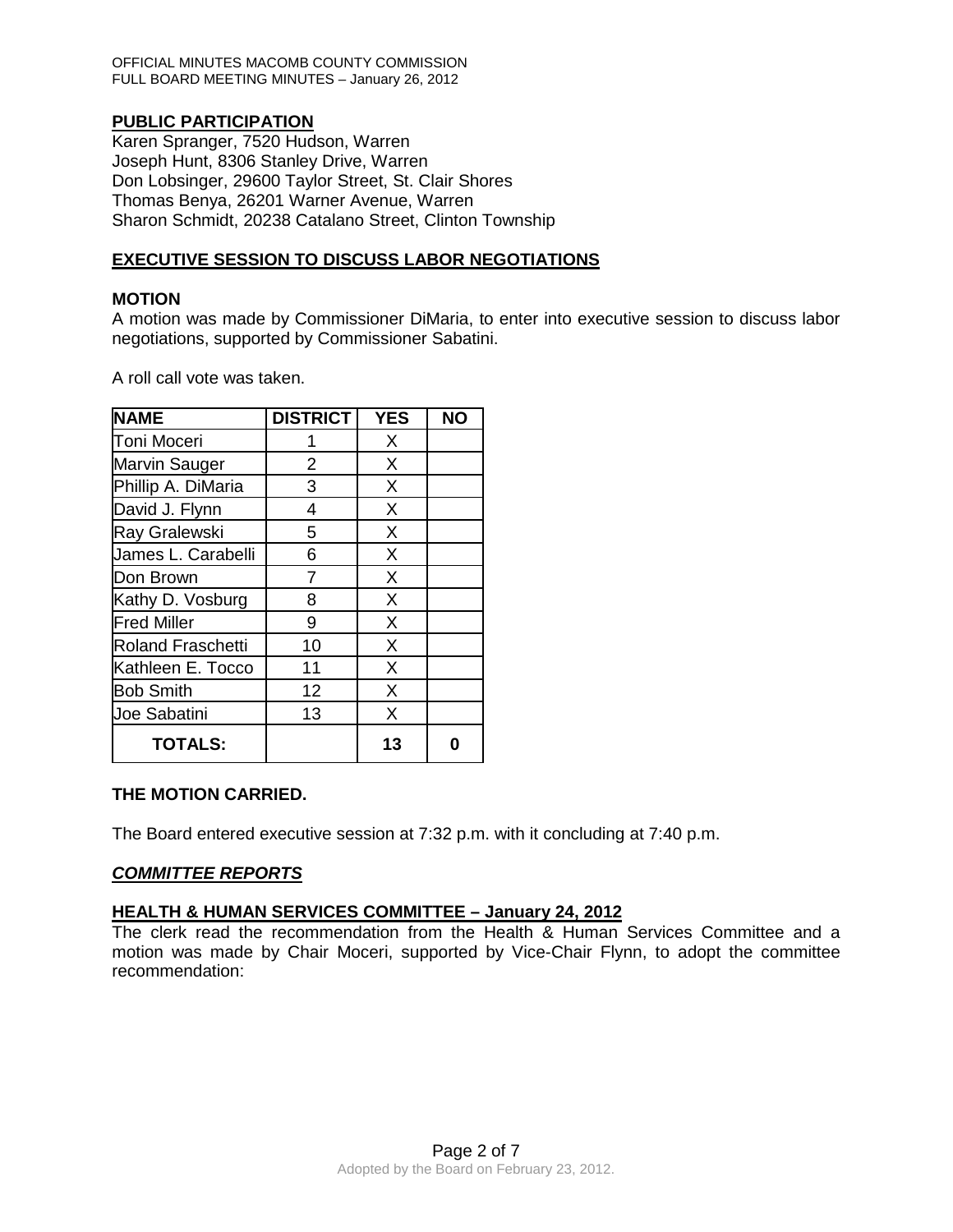**R12-001** Approve the Macomb County Board of Commissioners food initiative as per the attached document. Further, a copy of this Board of Commissioners' action is directed to be delivered forthwith to the Office of the County Executive.

### **THE MOTION CARRIED.**

### **FINANCE COMMITTEE MEETING – January 25, 2012**

The clerk read the recommendations from the Finance Committee and a motion was made by Chair Brown, supported by Vice-Chair Miller, to adopt the committee recommendations:

Commissioner Carabelli asked to separate items 1 and 2. There were **NO** objections.

- **R12-002** Approve increases, per attached documents, to the MSU Extension 2012 grantfunded budget, which includes rolling forward 2011 fund balances and/or receiving additional 2012 revenue from the following funds: General Child Care, General Housing, General Extension, General Youth Development, Environmental Education, Great Lakes Education Program (GLEP), National Foreclosure Mitigation Counseling (NFMC) Round Two and Round Five and Michigan State Housing Development Authority (MSHDA) foreclosure; Further, a copy of this Board of Commissioners' action is directed to be delivered forthwith to the Office of the County Executive.
- **R12-003** Approve increases in budget revenues and expenses in the amount of \$644.66 which is 2011 fund balance roll forward for the Board of Commissioners Green Schools Program; Further, a copy of this Board of Commissioners' action is directed to be delivered forthwith to the Office of the County Executive.
- **R12-004** Approve a one-year contract extension with Sound Counseling to provide professional and therapeutic services at the Juvenile Justice Center from January 1, 2012 to December 31, 2012; Further, a copy of this Board of Commissioners' action is directed to be delivered forthwith to the Office of the County Executive.

## **THE MOTION CARRIED.**

#### **SEPARATED MOTION**

**R12-005** Adopt Ordinance No. 2011-7, an ordinance to establish comprehensive policies and procedures governing the awarding of Macomb County contracts for the procurement of services, supplies, materials and equipment, as amended; Further, a copy of this Board of Commissioners' action is directed to be delivered forthwith to the Office of the County Executive.

#### **FRIENDLY AMENDMENT**

Commissioner Carabelii made a friendly amendment to amend the document on page 3, Article 1, Section 1.1, Purpose, B., to strike the word "*some***"** before policies and on page 9, Article 4, Section 4.2c, to change 12 calendar days to **"***15 business days***"**. **THERE WERE NO OBJECTIONS.**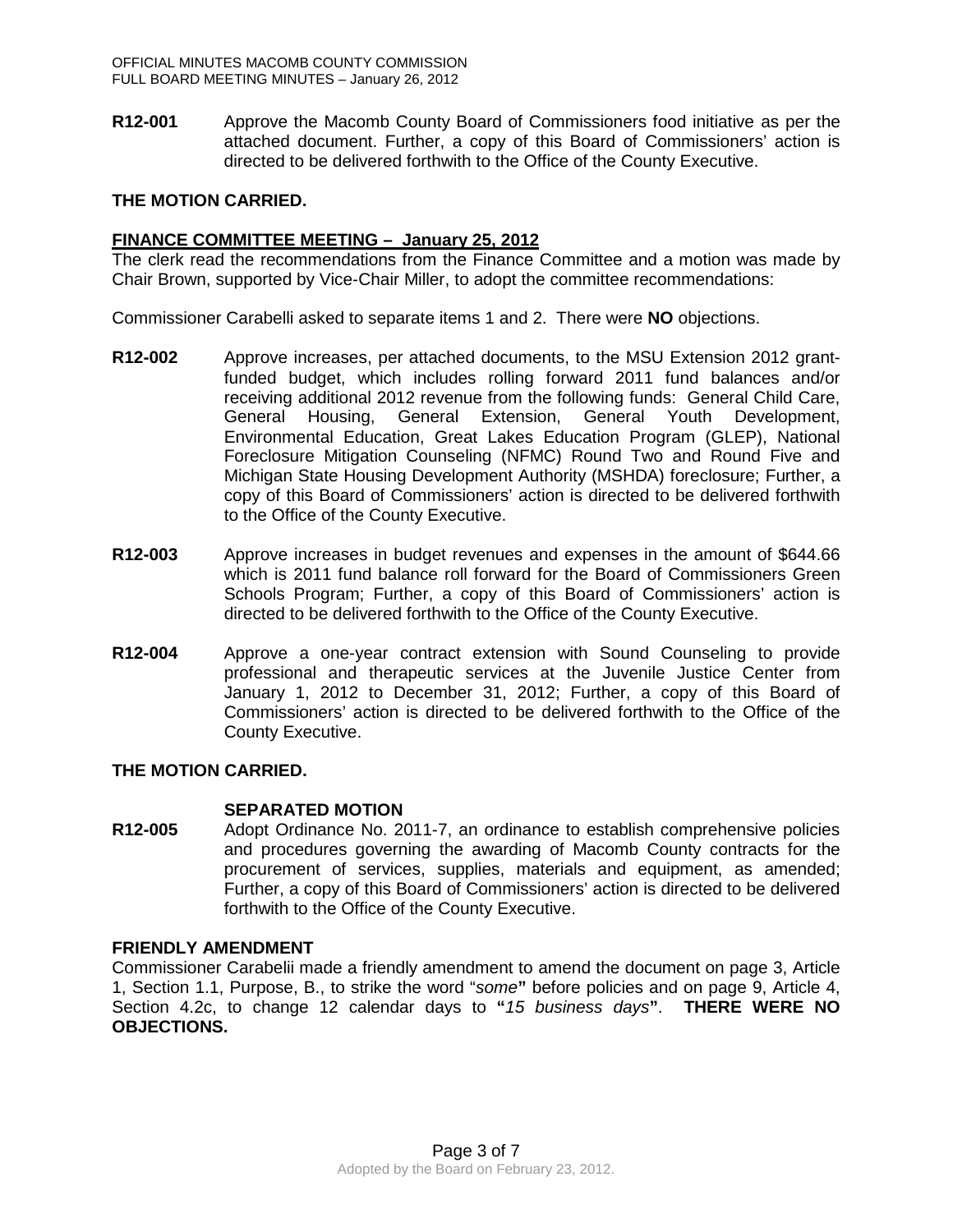### **MOTION TO AMEND**

Commissioner Carabelli made a motion to amend Page 9, Section 4.2 D, to add a period after compliance and remove *labor, harmony and living wage provisions*, supported by Commissioner Brown.

A roll call vote was taken:

| <b>NAME</b>              | <b>DISTRICT</b> | <b>YES</b> | ΝO |
|--------------------------|-----------------|------------|----|
| Toni Moceri              | 1               |            | X  |
| <b>Marvin Sauger</b>     | 2               |            | X  |
| Phillip A. DiMaria       | 3               |            | X  |
| David J. Flynn           | 4               |            | X  |
| Ray Gralewski            | 5               | X          |    |
| James L. Carabelli       | 6               | X          |    |
| Don Brown                | 7               | X          |    |
| Kathy D. Vosburg         | 8               | X          |    |
| <b>Fred Miller</b>       | 9               |            | X  |
| <b>Roland Fraschetti</b> | 10              | X          |    |
| Kathleen E. Tocco        | 11              |            | X  |
| <b>Bob Smith</b>         | 12              |            | X  |
| Joe Sabatini             | 13              | X          |    |
| <b>TOTALS:</b>           |                 | 6          |    |

## **THE MOTION TO AMEND FAILED.**

## **THE SEPARATED MOTION WITH THE FRIENDLY AMENDMENT CARRIED.**

(Note: Ordinance 2011-7, adopted above, was re-numbered and can be found in the County Ordinances listed as: 2012-1).

#### **CORRESPONDENCE FROM EXECUTIVE**

None

#### **RESOLUTIONS**

#### **MOTION**

A motion was made by Commissioner Moceri, to adopt the following Resolution, supported by Commissioner DiMaria.

Res. No. 12-01 Amend Resolution #11-23 to establish a comprehensive county contracting policy (offered by Board Chair; recommended by Finance Committee on 01/25/12)

### **MOTION TO AMEND**

A motion was made by Commissioner Smith, to amend the policy as stated below, supported by Commissioner Flynn: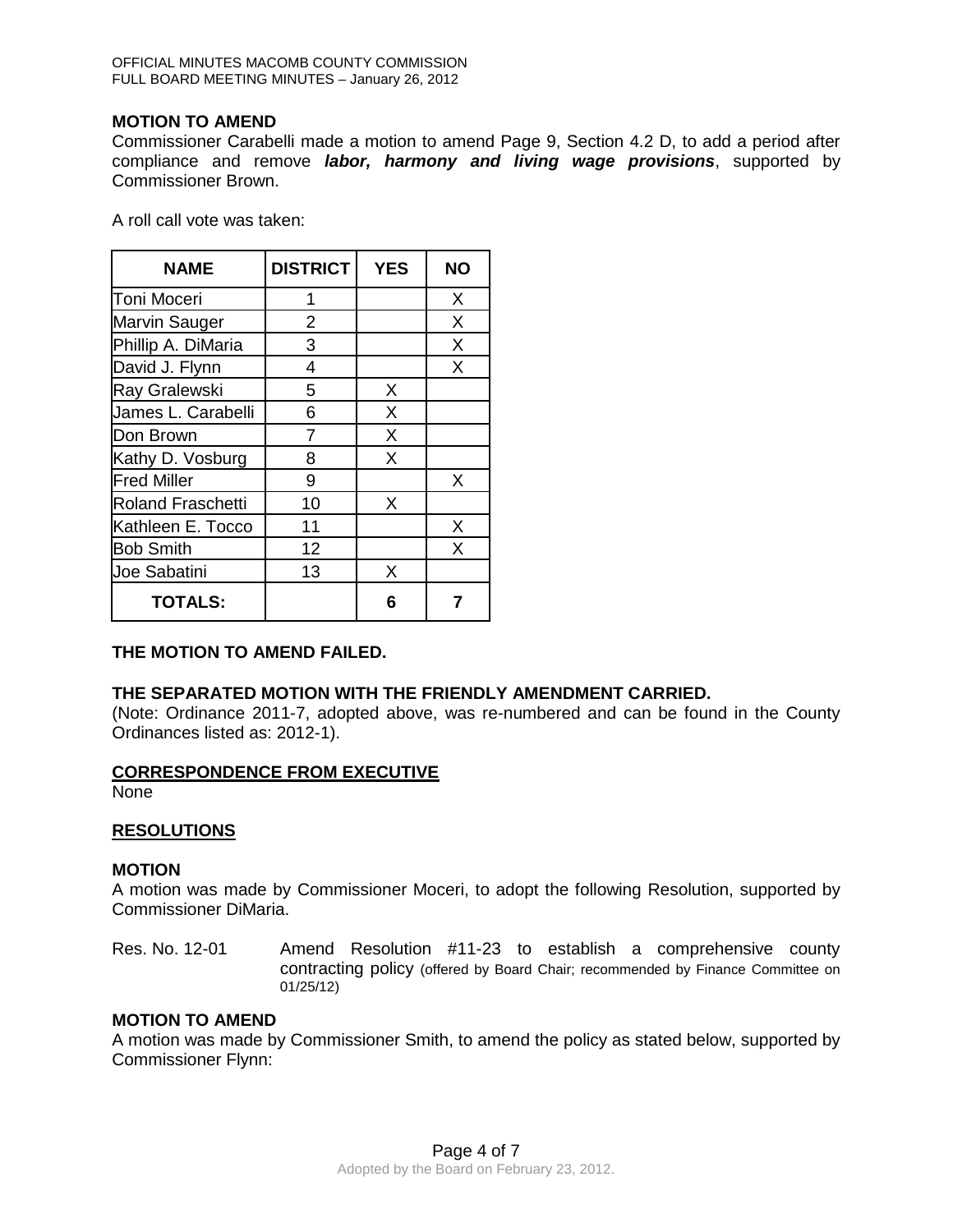*c. If the Executive does not have the requested information available to provide during the meeting, if the information is too complex or voluminous to adequately review during the meeting, or for any other reasons stated during the meeting, the Executive may request or concede to a Commission request to may delay the Commission's consideration of the proposed contract to a subsequent meeting, in which case the Commission will not need further consider the proposed contract at the initial meeting.* **THE MOTION TO AMEND CARRIED.**

## **MOTION TO AMEND**

A motion was made by Commissioner Smith, to re-label the existing subsection d to become subsection e and to add the following language as subsection d: "*Except as provided in subsection B.1.c, if the Commission does not approve or reject a proposed contract that has been submitted to the Commission by the Executive pursuant to this subsection B at its next scheduled meeting, the Executive may approve the contract*."**THE MOTION TO AMEND DIED FOR LACK OF SUPPORT.**

### **MOTION TO AMEND**

A motion was made by Commissioner Carabelli, to amend the policy to under Section B.1.c to read: *If the commission does not approve or reject the proposed contract, except as provided by Section B.1.c, at its next regular session (Full Board) meeting of the Board of Commissioners, then the Executive may approve the contrac*t, supported by Commissioner Brown.

#### **FRIENDLY AMENDMENT**

A friendly amendment was made by Commissioner Flynn to add, *within 21 calendar days of receipt to vote it up or down,* supported by Commissioner Tocco. Commissioners Carabelli and Brown accepted the friendly amendment.

Independent counsel read the section as proposed with amendments as**:**

*Except as provided in subsection B.1.c, if the Commission does not approve or reject a proposed contract that has been submitted to the Commission by the Executive pursuant to this subsection B within 21 calendar days of the Commission's receipt, the Executive may approve the contract.* 

Independent counsel clarified that "The 8-day pre-meeting submission requirement provided in subsection (a) is included within 21-day period stated in subsection (d). So, there would be a total of 21 days (not 29 days) in which the Commission must take action on a proposed contract."

**THE MOTION TO AMEND CARRIED.** (Record Fraschetti and Sabatini **NO** votes).

## **THE MOTION TO ADOPT THE RESOLUTION, WITH AMENDMENTS, CARRIED.**

#### **PROCLAMATIONS**

#### **MOTION**

A motion was made by Commissioner DiMaria, to adopt the following Proclamations in their entirety, supported by Commissioner Sauger.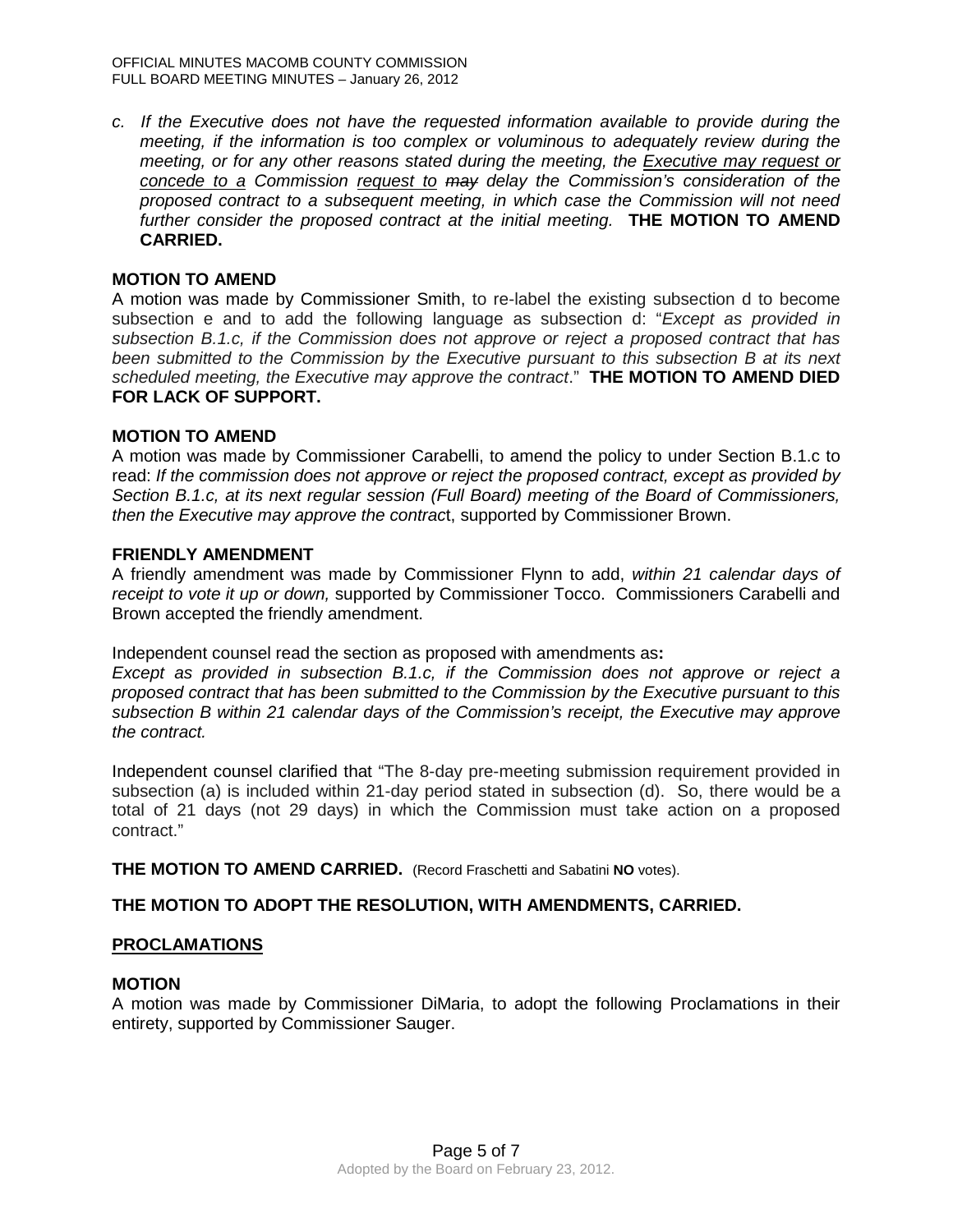- Proc. #12-02 Congratulations on the Opening of the Chrysler World Class Manufacturing Academy (offered by Moceri, Flynn & Carabelli; recommended by Economic Development Committee on 01/25/12)
- Proc. #12-03 Commending Gordon Fuerstenau on His Retirement as Supervisor of Richmond Township (offered by Brown; recommended by Finance Committee on 01/25/12)

### **THE MOTION CARRIED.**

### **ITEM WAIVED BY FINANCE COMMITTEE CHAIR:**

### **MOTION**

A motion was made by Commissioner DiMaria, to approve ratification of labor agreement with POAM – Juvenile Justice Center, supported by Commissioner Carabelli. **THE MOTION CARRIED.** 

### **NEW BUSINESS**

None

### **PUBLIC PARTICIPATION**

Don Lobsinger, 29600 Taylor Street, St. Clair Shores Joseph Hunt, 8306 Stanley Drive, Warren Sharon Schmidt, 20238 Catalano Street, Clinton Township Karen Spranger, 7520 Hudson, Warren

### **ROLL CALL**

|                          |                 |                | <b>NOT</b>     |
|--------------------------|-----------------|----------------|----------------|
| <b>NAME</b>              | <b>DISTRICT</b> | <b>PRESENT</b> | <b>PRESENT</b> |
| Toni Moceri              |                 | X              |                |
| Marvin Sauger            | 2               | X              |                |
| Phillip A. DiMaria       | 3               | X              |                |
| David J. Flynn           | 4               | X              |                |
| Ray Gralewski            | 5               | X              |                |
| James L. Carabelli       | 6               | X              |                |
| Don Brown                | 7               | X              |                |
| Kathy D. Vosburg         | 8               | X              |                |
| <b>Fred Miller</b>       | 9               | X              |                |
| <b>Roland Fraschetti</b> | 10              | X              |                |
| Kathleen E. Tocco        | 11              | X              |                |
| <b>Bob Smith</b>         | 12              | X              |                |
| Joe Sabatini             | 13              | x              |                |

## **ADJOURNMENT**

#### **MOTION**

A motion was made by Commissioner DiMaria, to adjourn, supported by Commissioner Smith. **THE MOTION CARRIED.**